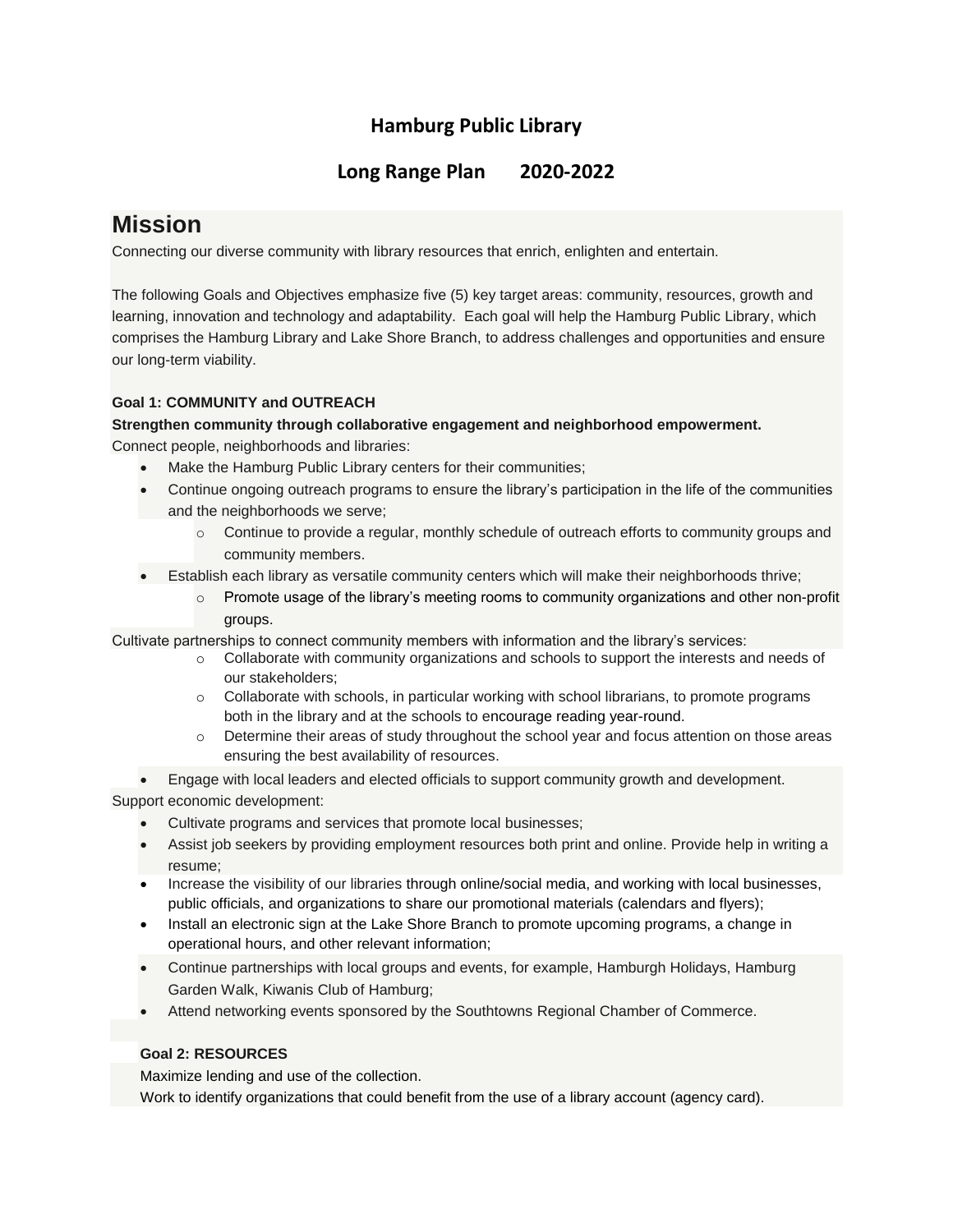Have several ongoing displays throughout the library featuring books and materials on specific topics to promote circulation, programs, special events, specific authors, etc.

Foster and enhance access to information and ideas

Develop and provide engaging, inspiring and relevant resources for our community

- Provide equal access to all library resources;
- Awareness of the availability of assistive technology devices;
- Expand the collection, building on traditional and electronic resources;
- Continue to utilize and develop the talents of library staff; support continuing education of staff.

Explore and develop alternative models of access and delivery:

- Use digital communication and social media to engage with the local community and beyond;
- Bring library resources to places where people live, work and play by providing alternative service options;
	- o Continue to provide monthly outreach;
		- This includes: Elderwood Assisted Living Center, TLC Daycare, and The Comfort Zone
	- $\circ$  Continue to develop a Homebound program at the Lake Shore Branch for individuals who are unable visit the library;
- Continue to provide family-oriented programs during days, evenings, and weekends;
- Continue to aggressively promote programs and services.

#### **Goal 3: GROWTH AND LEARNING**

Stimulate and inspire learning, growth and transformation

Strengthen reading readiness and advance educational objectives:

 Provide 21st century literacies. Today's society requires enhanced skills to thrive in an increasingly information based culture. Supportive programming that targets early childhood, financial, health, and social/cultural literacies will better equip children and adult learners with the tools they need to succeed;

 Prioritize Early Literacy Services to develop lifelong readers and prepare children for school. The library provides programs, services and space designed to ensure children will enter school prepared to read and continue being successful readers throughout their lives;

- Strengthen School Age Services to encourage reading through innovative and exciting programming for school age children;
- Identify needs and develop or strengthen school age services to target those needs.

Maximize opportunities for lifelong learning, personal growth and well-being:

- Champion a culture of books and reading;
- Establish the library as a first source for information on daily life, living and learning;
- Re-envision programs and services to ensure a dynamic and enriching experience.

#### Encourage staff growth and development:

Recognize staff contributions and provide avenues for professional development. We will work to provide our staff with the resources and education that they need to fulfill the mission of the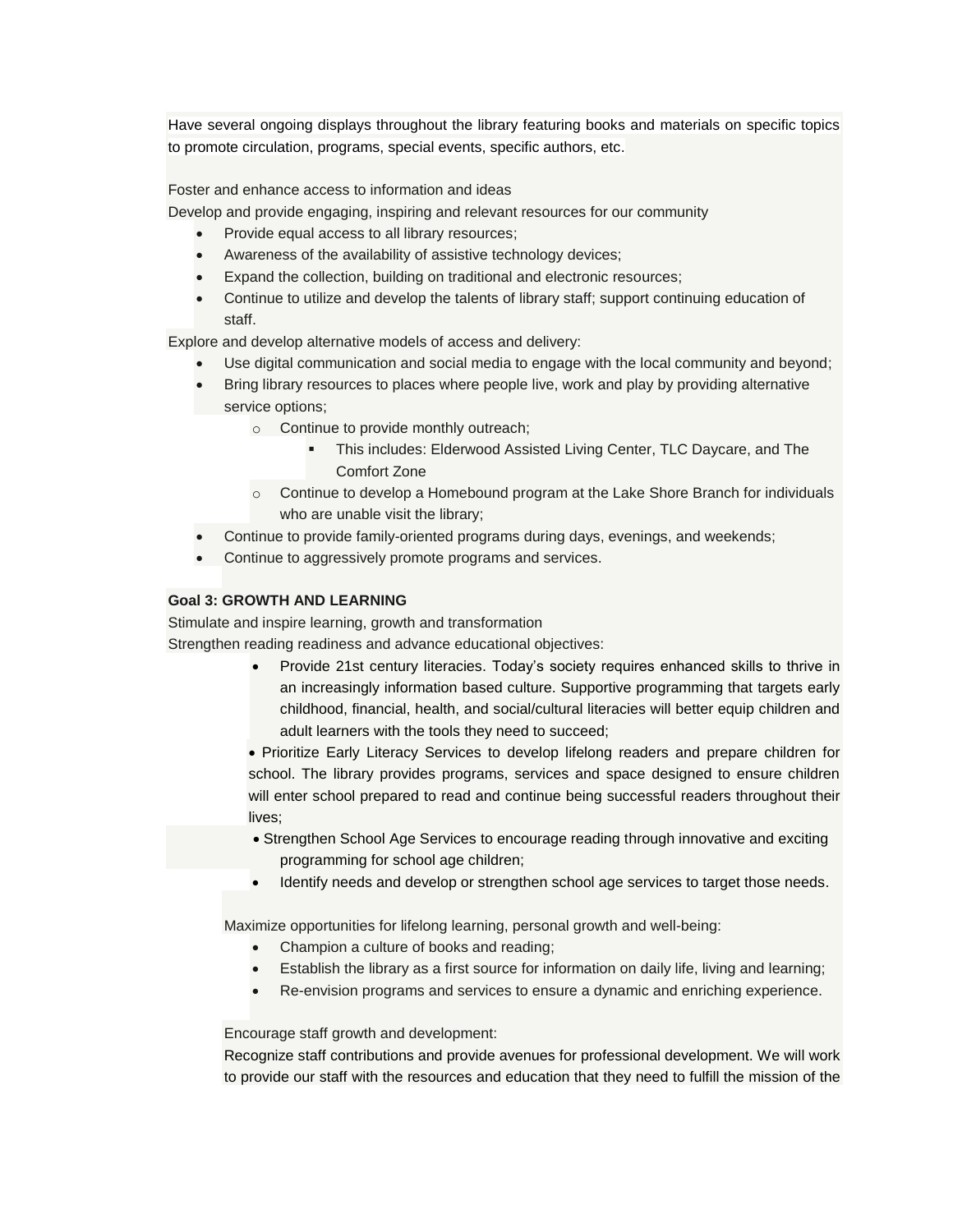Hamburg Public Library and to give them the means to provide quality resources, services and programs to the Hamburg community

- Develop an environment that ensures that the work-life balance of our employees is allowing our staff to maintain a healthy and balanced life;
- Continue to re-evaluate the current staffing model continually monitoring the need for staffing changes, whether in terms of staff numbers or staff responsibilities and duties;
- Increase awareness and opportunity for professional development so that the staff maintains and enhances their skills;
- Continue that staff are aware of new opportunities and encouraged to participate in them as appropriate;
- Continue to encourage staff to bring forth new ideas for services, resources and programs in order for them to provide the Hamburg community with a positive library experience;
- Invite ideas from the staff through regular meetings.

### **Goal 4: INNOVATION AND TECHNOLOGY**

Create and promote discovery through innovation and imagination.

Advance and strengthen the library's leadership role in the utilization of technology and expansion of digital literacy:

- Adapt to new and changing technology to address community interests and needs;
- Be a catalyst for innovation and idea sharing;
- Maximize opportunities to increase digital proficiency and nurture next generation skills.

Position the library as a learning lab for creativity:

- Increase staff's knowledge of technology programs that are used at local schools;
- Improve access and exposure to new and innovative technologies;
- Create engaging and interactive spaces to inspire innovation and imagination;
- Offer programs, with a particular focus on STEM, that are innovative and foster creativity and exploration.

#### **Goal 5: ADAPTABILITY**

Adapt and evolve to cultivate a sustainable future.

Maximize visibility to promote the value of the library:

- Strengthen advocacy and our presence in the community;
- Optimize communication using traditional strategies and expand the library's social media presence;
- Increase outreach to new audiences and nontraditional venues;
- Re-evaluate and adjust current staffing model as needed to meet the needs of the community and providing for optimal public service;

Ensure fiscal responsibility:

- Continue to practice due diligence and adopt board policies for financial control;
- Maintain transparency and accountability;
- Conclude the creation of a Friends group called Friends of the Hamburg Public Library to pursue fundraising activities and recruitment to assist in the library meeting its goals;
- Explore alternative funding opportunities;